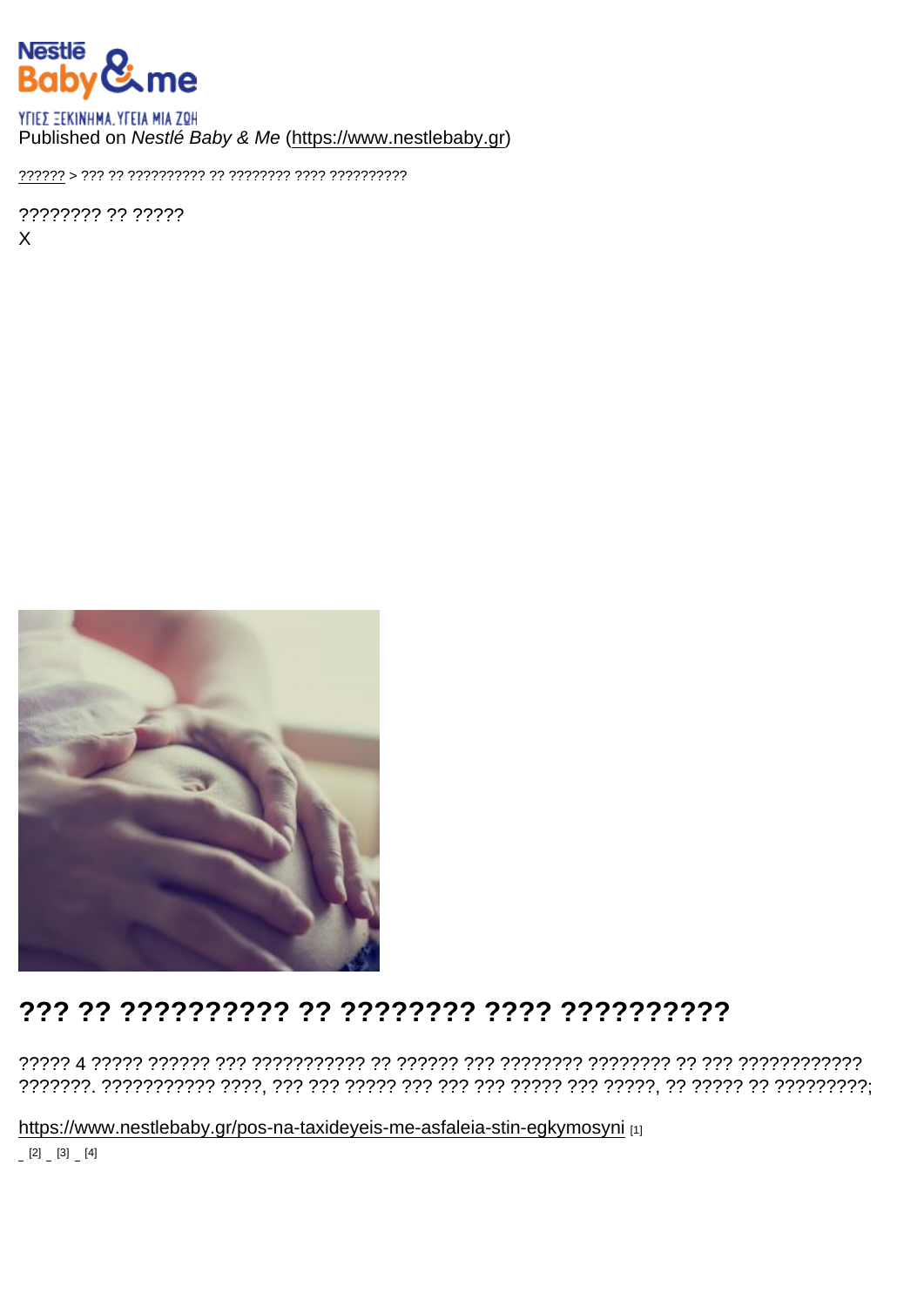# ??? ?? ?????????? ?? ???????? ???? ??????????

?????, ??????????? 2nd, 2016

- 
- $\frac{151}{222222222}$  [1]
- $.77777777$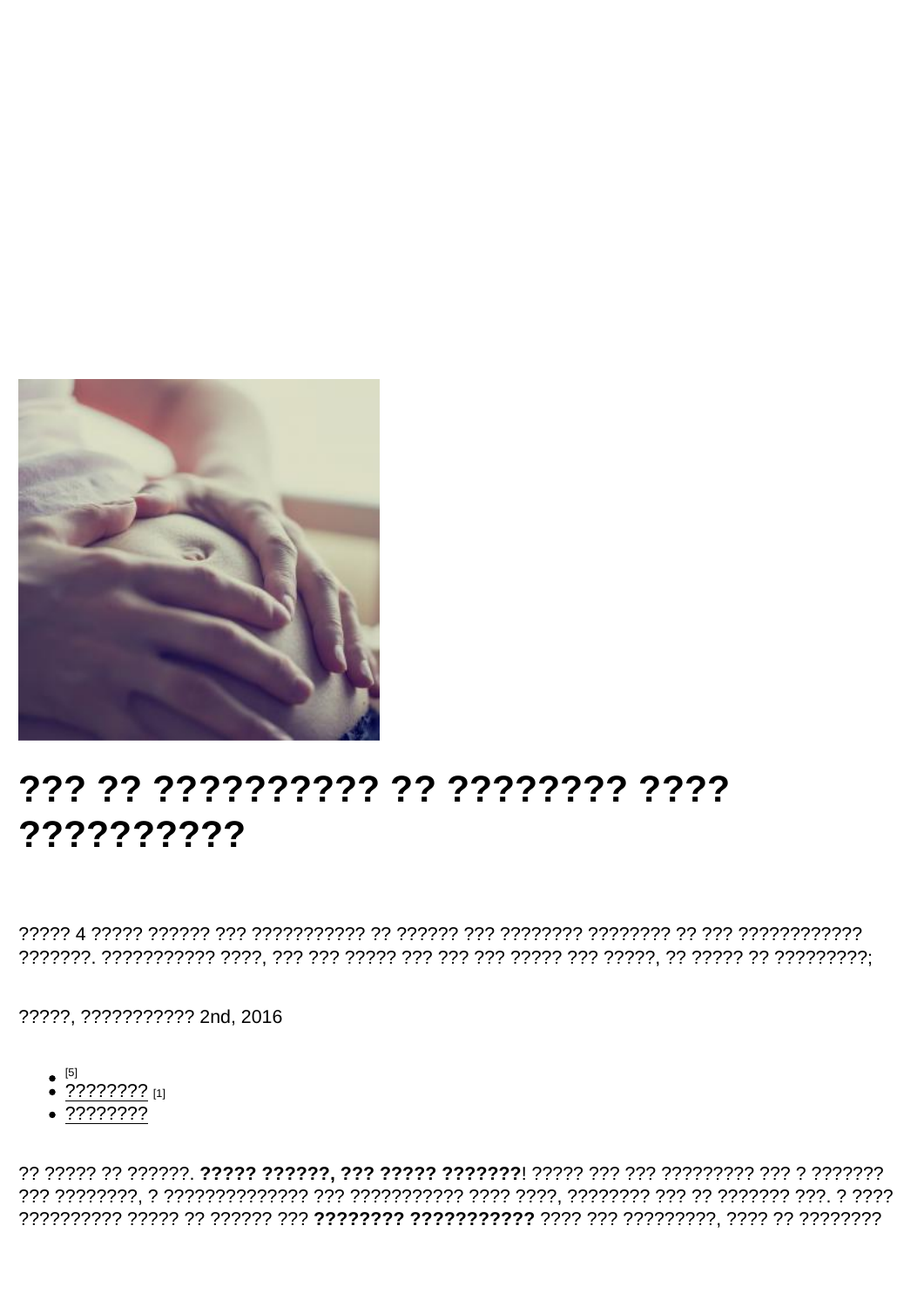## 

- 
- ????????? ??? ???????

#### 777777 7777 7777777777777

- 777 77 7777777777 77777777
- ????????? ?.?.?

#### 

- 
- 
- 
- 77777777777 7777 77 **77777777 77 77777 777**

# 

### 

- 
- 
- ??????????? ????
- 
- 7777 777 777 7777777 777 777777
- ??? ?????!